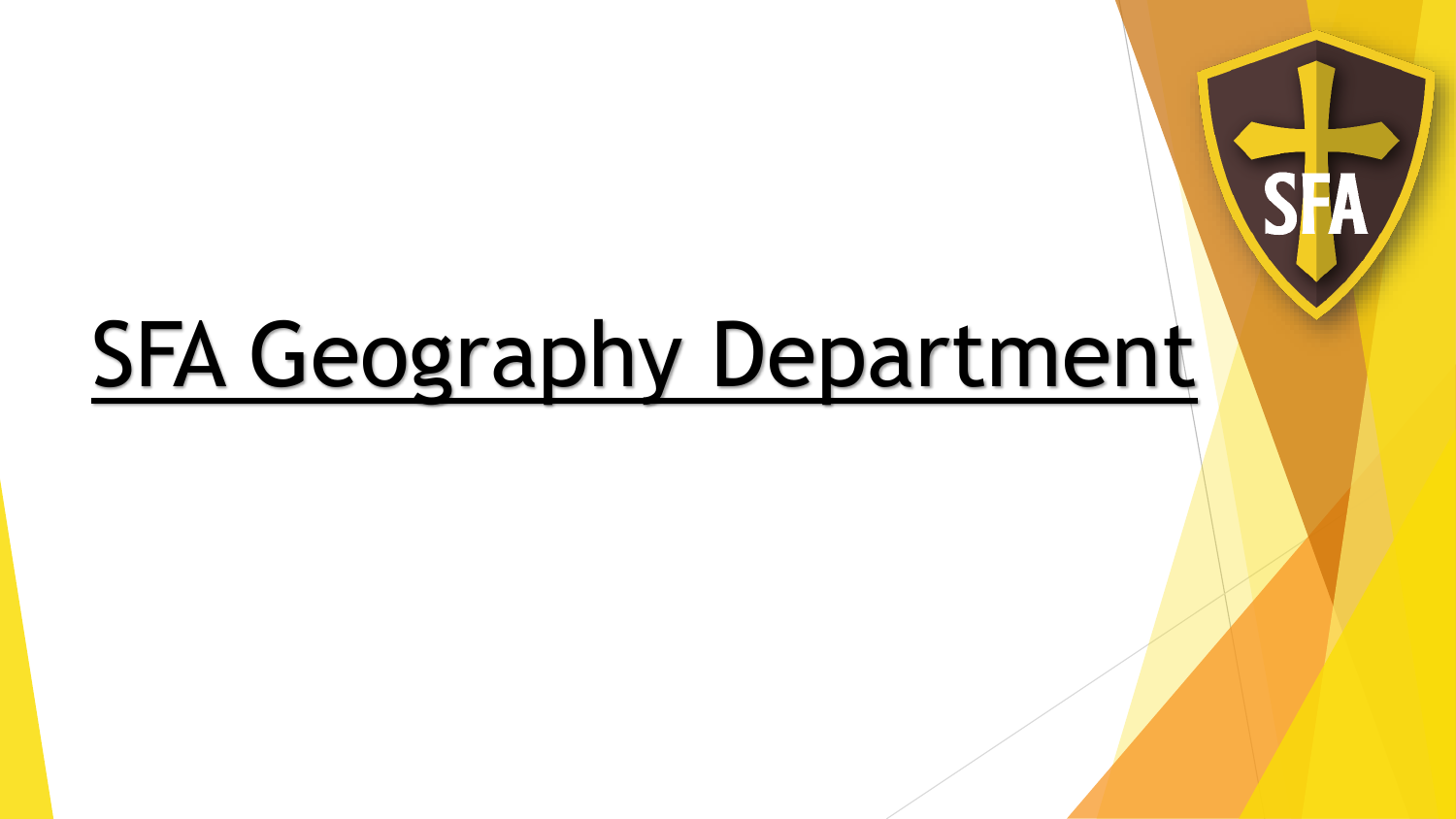

#### Geography at SFA

*"The study of geography is about more than just memorising places on a map. It's about understanding the complexity of our world, appreciating the diversity of cultures that exists across continents. And in the end, it's about using all that knowledge to help bridge divides and bring people together."* **Barak Obama**

#### **Vision Statement**

In the Geography Department at St Francis we strive to promote a curiosity about the world for our students, we look forward to stimulating an interest in and a sense of wonder about places and people, from the local to the global. We are constantly aiming to inspire students to become global citizens by exploring their own place in the world and their values and responsibilities to other people, to the environment and to the sustainability of the planet.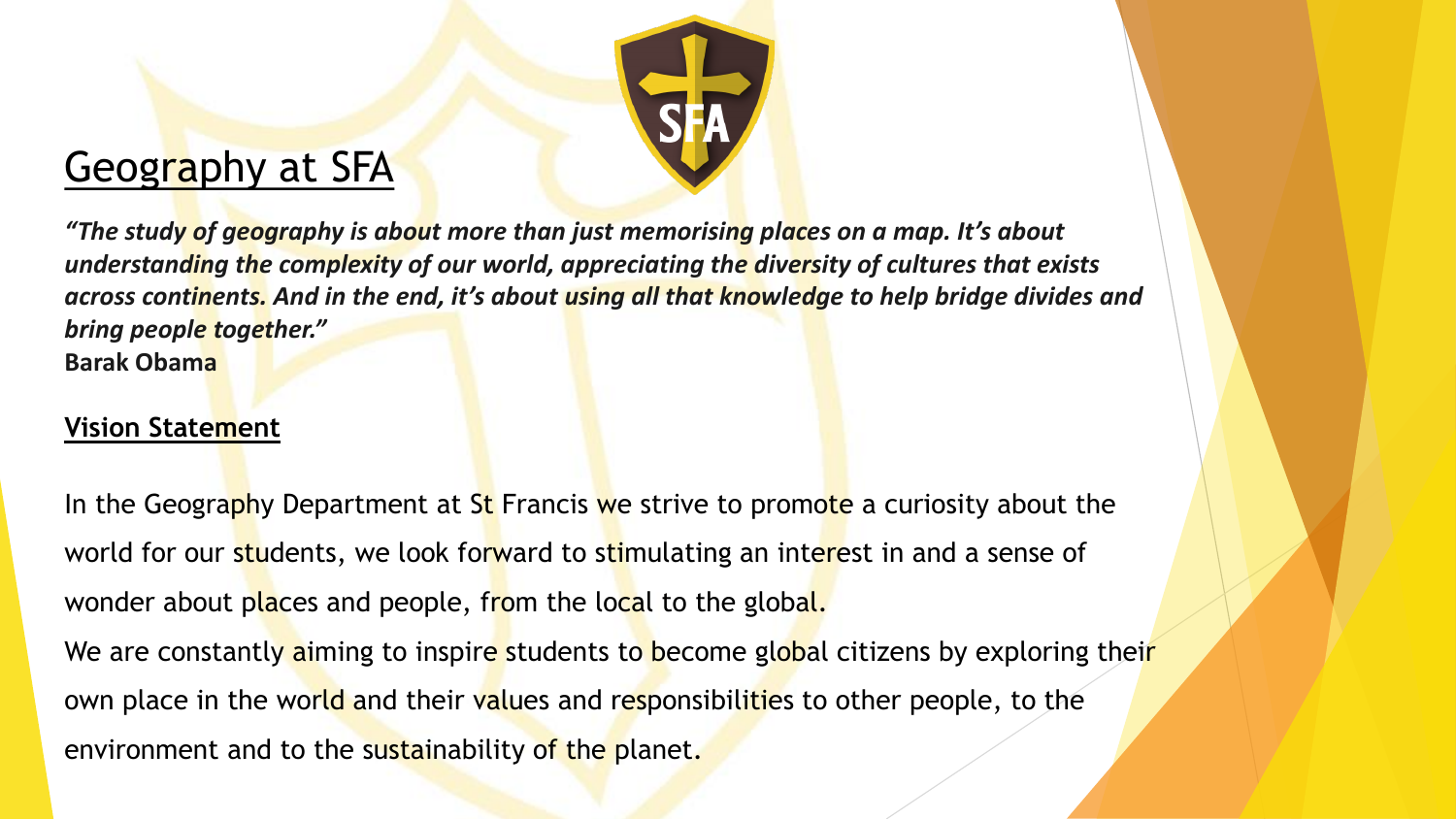#### About the geography Department at SFA

#### The geography department is made up of 5 specialist geography teachers

- -Mr D. Ford BSc (Hons) Geography and Geology. Mr Ford is the head of department
- -Mrs E. Chapman BSc (Hons) Geography
- -Mrs L. Staciwa BSc (Hons) Geography
- -Mr A Griggs BA (Hons) Geography. Mr Griggs is an Assistant Headteacher at SFA

-Mr C Barnes

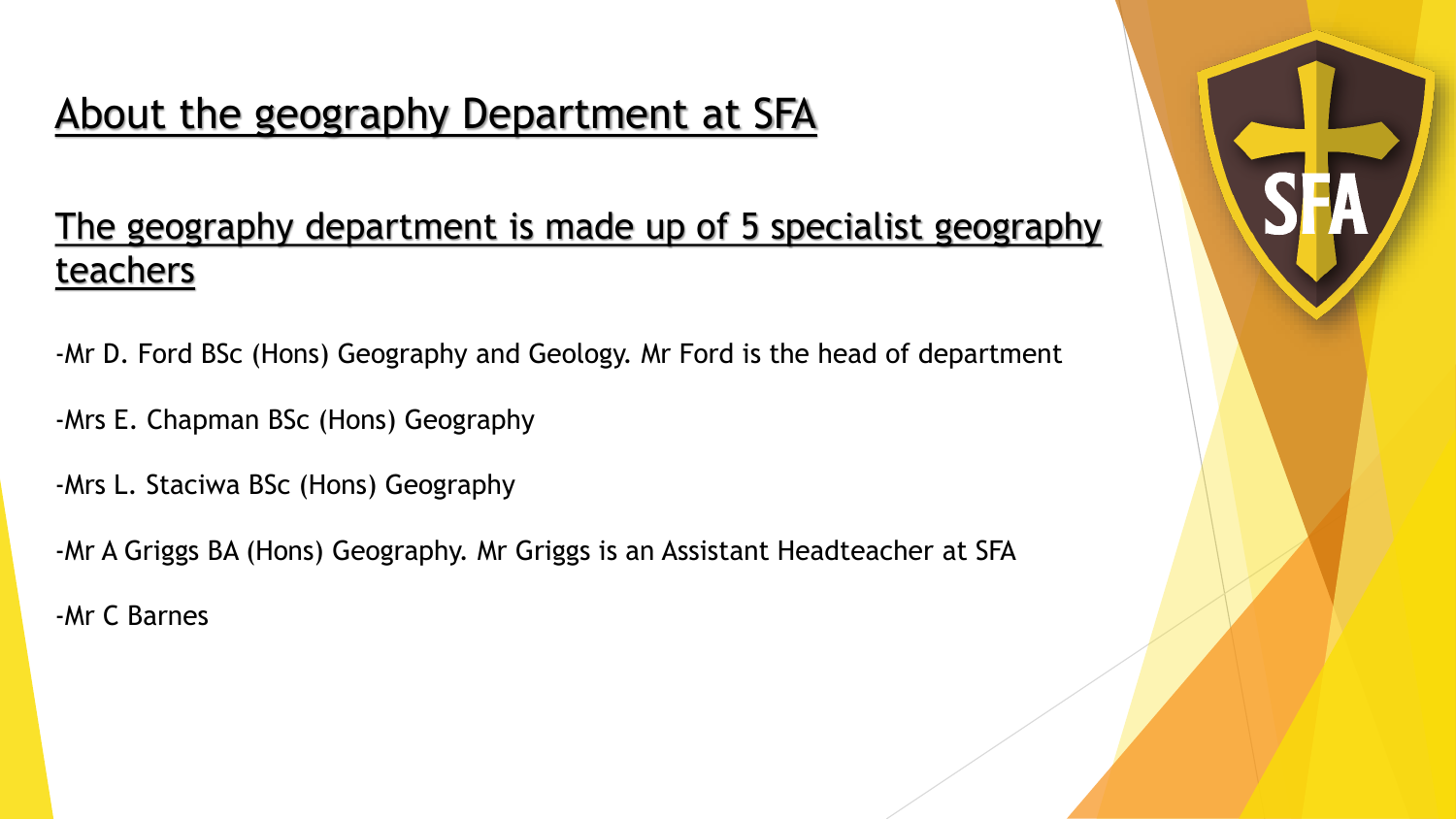# 1. Curriculum Design – see slides 9-13

We decided, as a team, after a curriculum re-modelling that all students needed to develop an in-depth understanding of the world in which we live, so that they become global citizens. They need to understand how humans live and how interrelated we are with the natural environment. As citizens, they learn how people can look after one-another and develop a sense of global stewardship.

We decided to move towards a more thematic approach across the 3 year groups.

For example - the first theme during the Autumn term is "Quality of Life" whereby;

In year 7 In year 7, students learn how people live in different country's at different stages of development. For example, they learn how Grace survives in rural Ghana in comparison to Amber living in Beverly Hills and Tong living in Beijing. It also allows students to learn sense of place early in their SFA career, and should provide a suitable bridge from KS2 geography.

In year 8, students learn about development across different countries, this enhances work completed in year 7.

In year 9 we look at how Urbanisation has a link with development across the world.

We decided as a team that these would provide a suitable foundation for students to learn global geography because it is particularly case study based, and develops students sense of empathy and geographical writing skills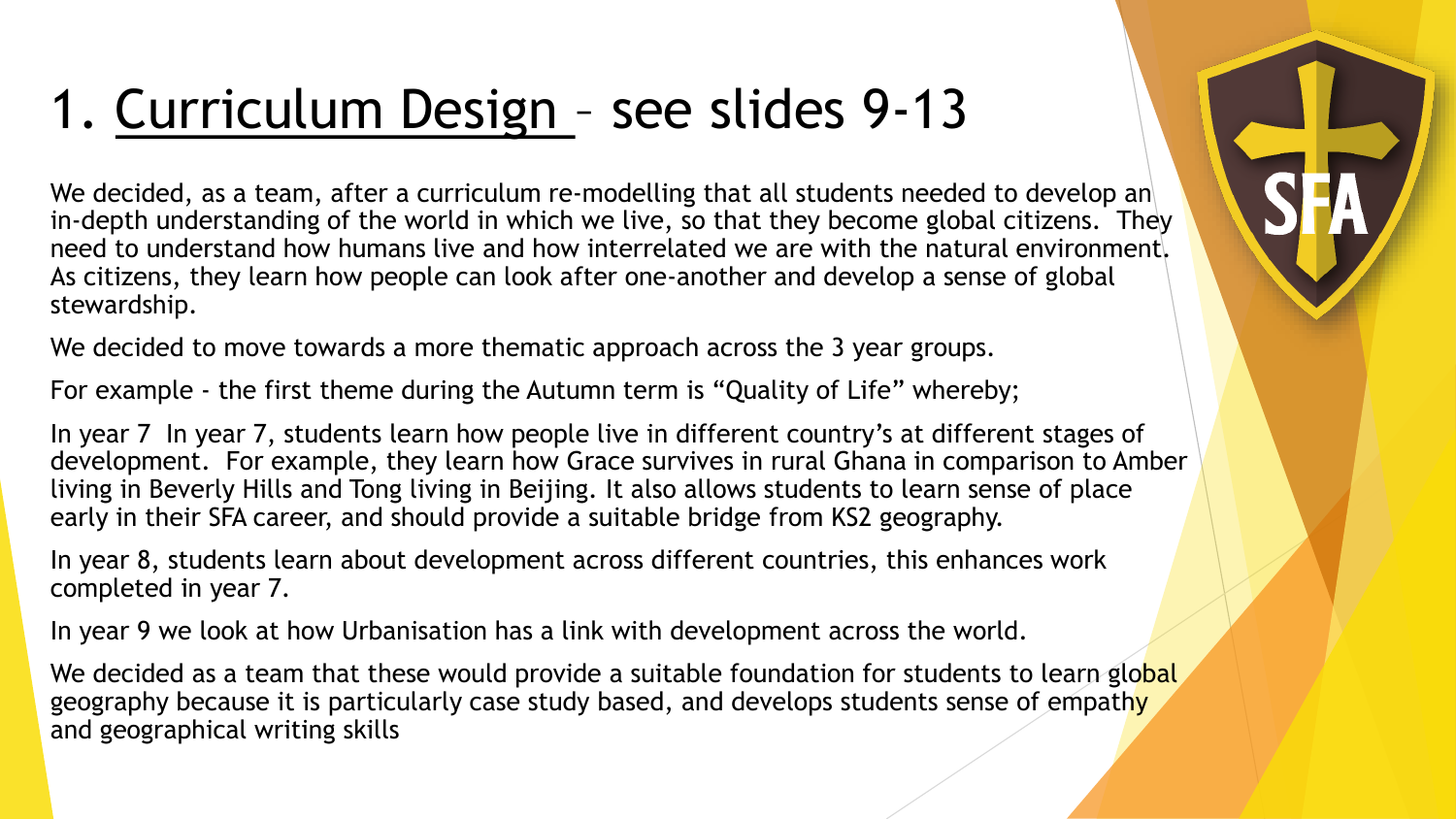# 2. Curriculum Intent.

We want every student to know how humans live worldwide, and how the earth was formed and the physical processes that impact quality of life globally such as coastal erosion, river and glacial processes, flooding and natural hazards.

Whilst developing our curriculum we used the NC to ensure we develop student's sense of place, space and geographical skills within each year group and that we build upon this sequentially each year. For example,

Place Knowledge

 $\Box$  understand geographical similarities, differences and links between places through the

study of human and physical geography of a region within Africa, and of a region within

Asia. There is coverage of this in the first unit of year 7, 8 and 9.

Another example is the physical geography sequencing from coasts in year 7, rivers in year 8 and mountains in year 9.

Our priorities this year are to constantly review and increase the ramping up of workbooks from one year to another to maximise challenge for all students and ensure smooth transitions to GCSE. We must also ensure appropriate scaffold and dual coding to ensure our teaching is explicitly clear. We are also building a bank of retrieval tasks to ensure our students are never allowed to forget because knowledge is key.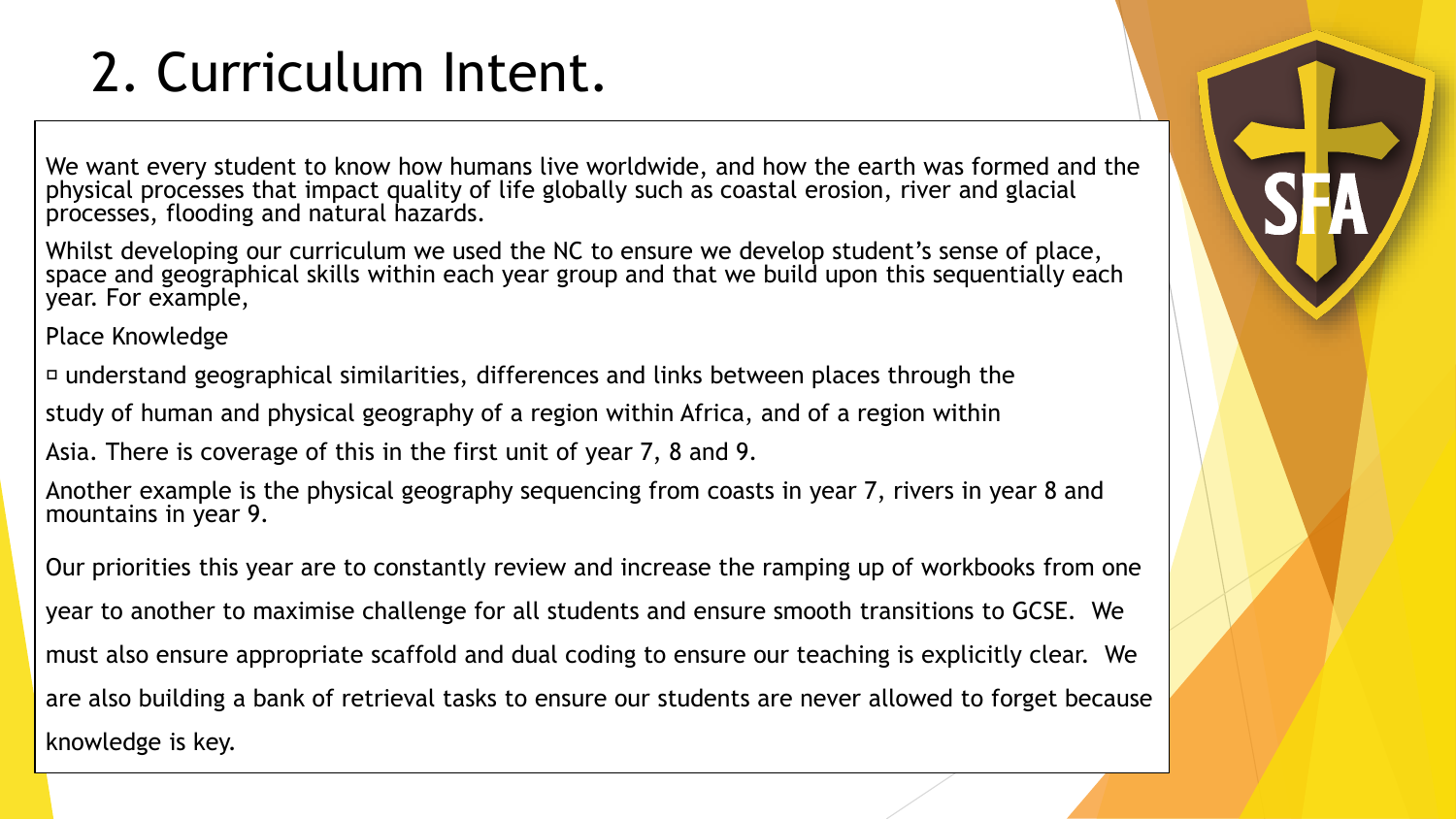#### 3. Curriculum sequencing and coherence…

We have carefully sequenced learning to ensure geographical concepts and themes are learnt before students build on them for a greater depth of learning. For example, students learn about quality of life indicators in year 7 but consider the impact of trade, GDP and political factors in year 8 that lead to barriers to development. This, in turn will lead to how development had led to an increase or decrease in the amount of people migrating to cities.

Every lesson begins with a revisiting phase linked to their forthcoming learning so that students create synoptic links in their brain. This is also another opportunity to close any covid gaps in learning and plan for re-teaching to accelerate learning further still. Our curriculum is a thematic one which covers global children, UK geography and physical processes across years 7, 8 and 9 that requires students to build on their previously learned knowledge.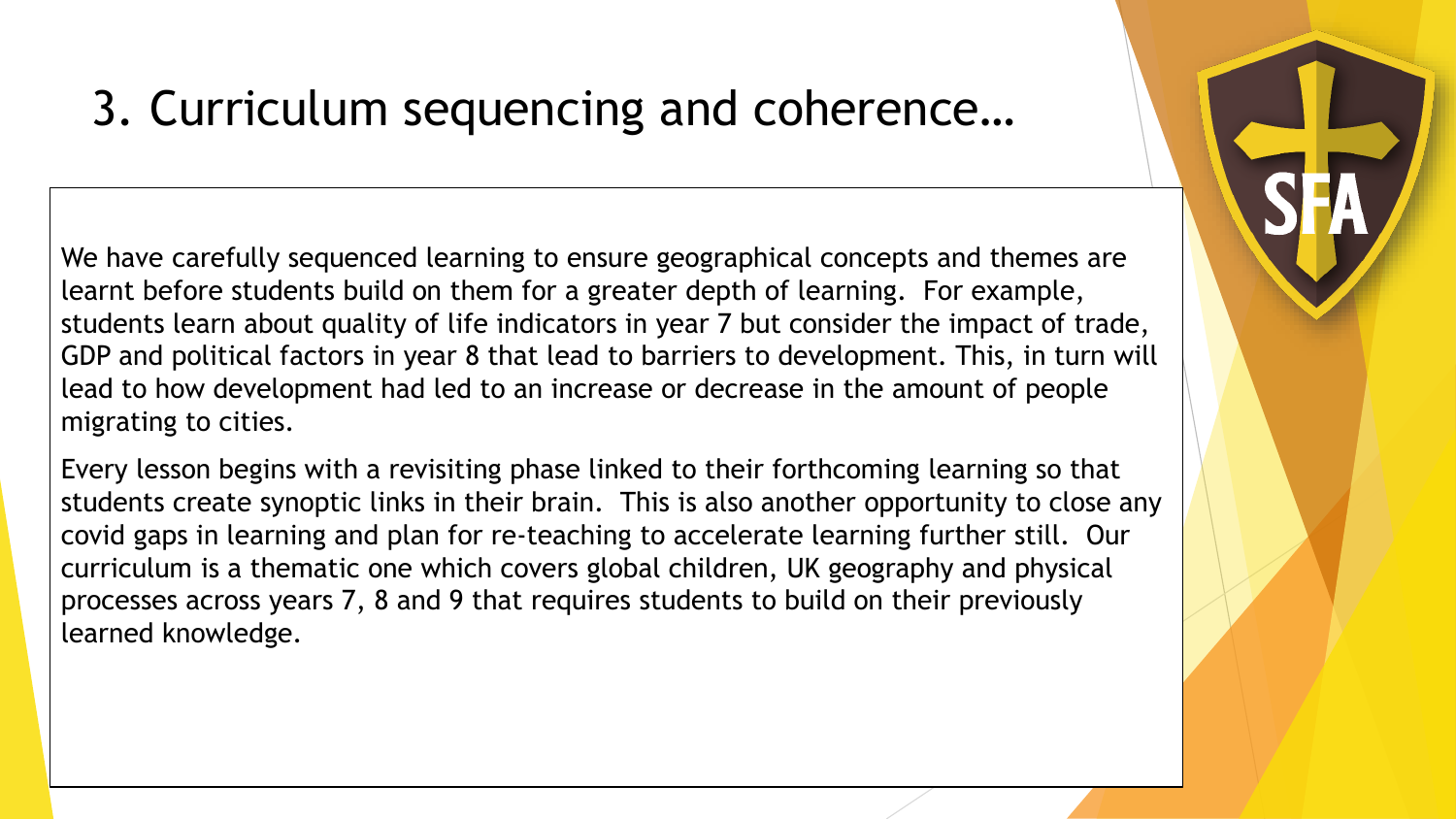## 4. Key groups in the curriculum ….

We have developed a highly inclusive curriculum that meets the needs of learners. Our 7 phased approach to learning ensures no stone is left un-turned and that there is no ambiguity, and students have had plenty of live feedback by the time they get to the testing phase. We have planned out approach to T&L around phased learning, including key word definitions, big and small questions, taught knowledge with an appropriate consolidation and application. This in-turn gives the opportunity for success in a testing phase.

We pitch high and don't water knowledge down for students because they are all entitled to be challenged. We do however support students in different ways, with more support provided to SEND students, we priorities PP students in our targeted questioning and live feedback and ensure we praise students where possible.

At times LSA's involved in adapting resources to meet the needs of less able students and support their learning.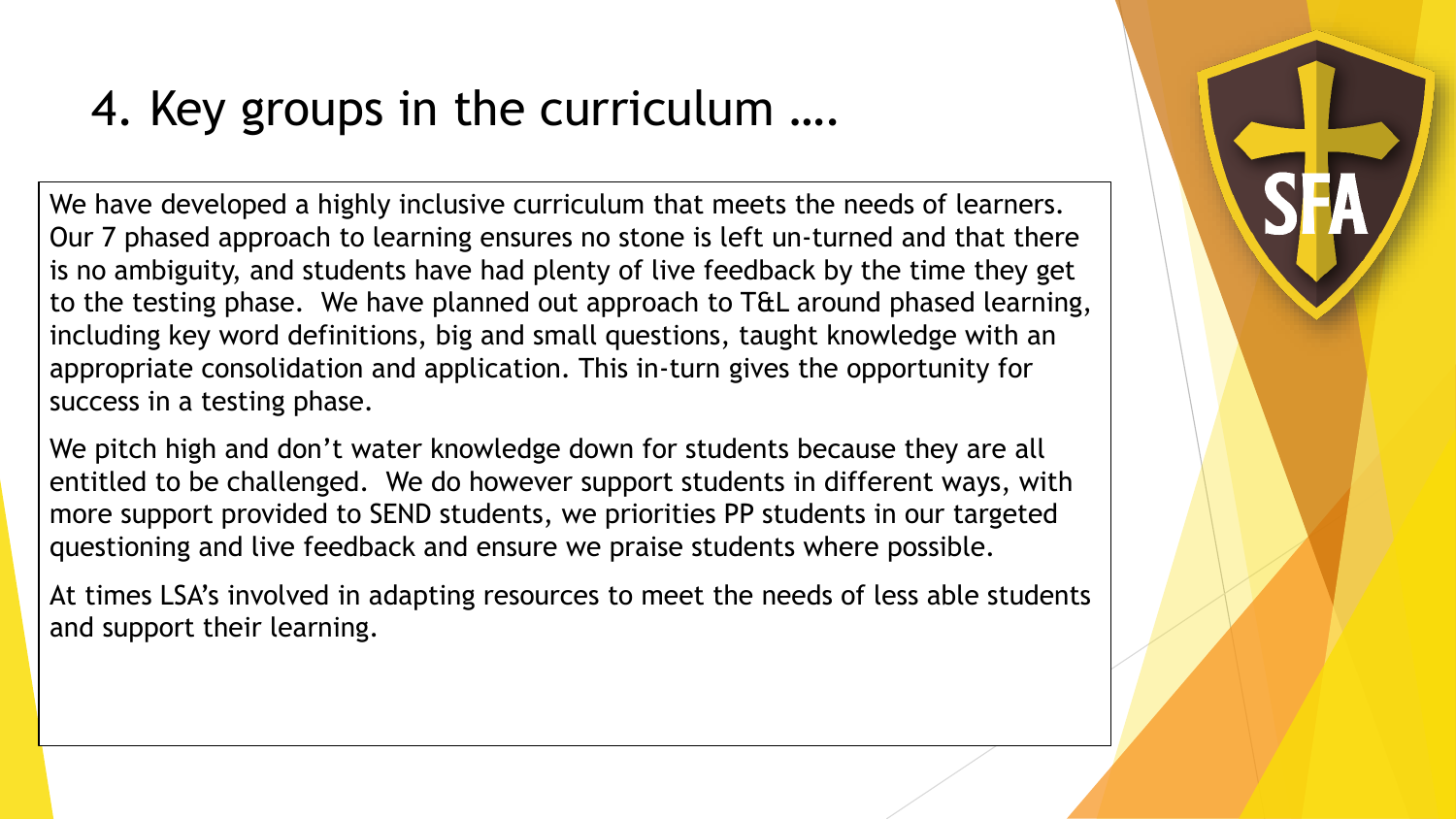## 5. Curriculum implementation and evaluation…

T&L in geography at SFA is of a good consistent standard. All teachers are experienced and their subject knowledge is sound. We co-plan and we are continuing to develop and focus on retrieval, explicit knowledge, cold call questioning, live feedback and modelling for success. Students all use their green pens to self correct and know how to be successful due to our WAGOLLS. It is easy to quality assure my department's practice because I know the planning is of an excellent standard due to workbooks so now we can focus on best ways to deliver our content.

There is an open-door policy and all staff welcome drop-ins. We regularly share good practice during department time, as well as additional resources such as YouTube clips on relevant units of study. This is particularly useful as we are all aware of the stages of learning we are each at on a weekly basis.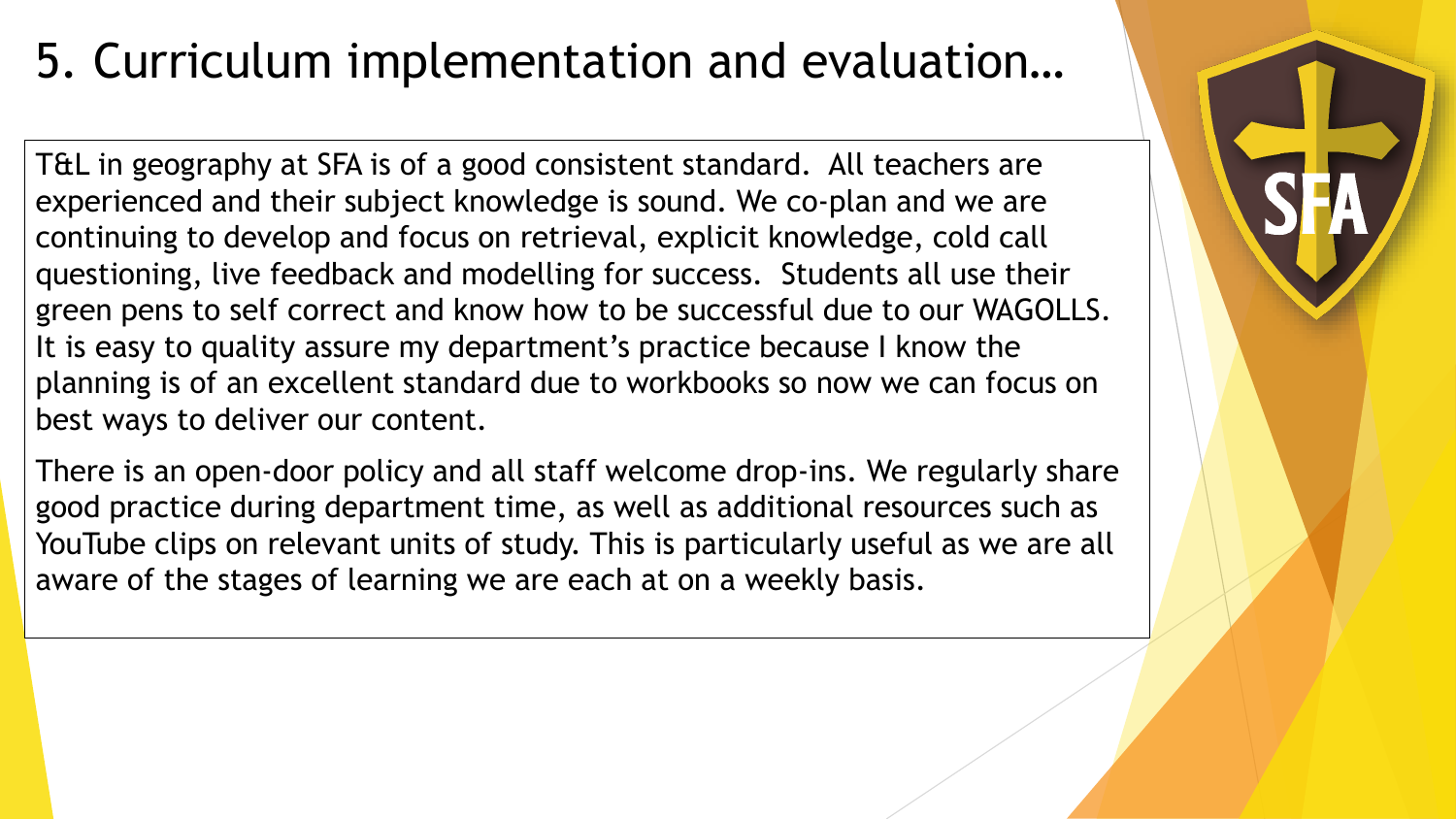#### 6. Wider Curriculum…

We have developed our curriculum with cultural capital in mind. Student are exposed to the most up to date and challenging case studies and are regularly quizzes and questioned about world affairs based on what is relevant in the news. For example, last week students needed to evaluate Britain's global influence post-Brexit and decide whether our significance is diminishing.

Students in all years are exposed to recent global climate change developments such as the COP26 summit in November 2021.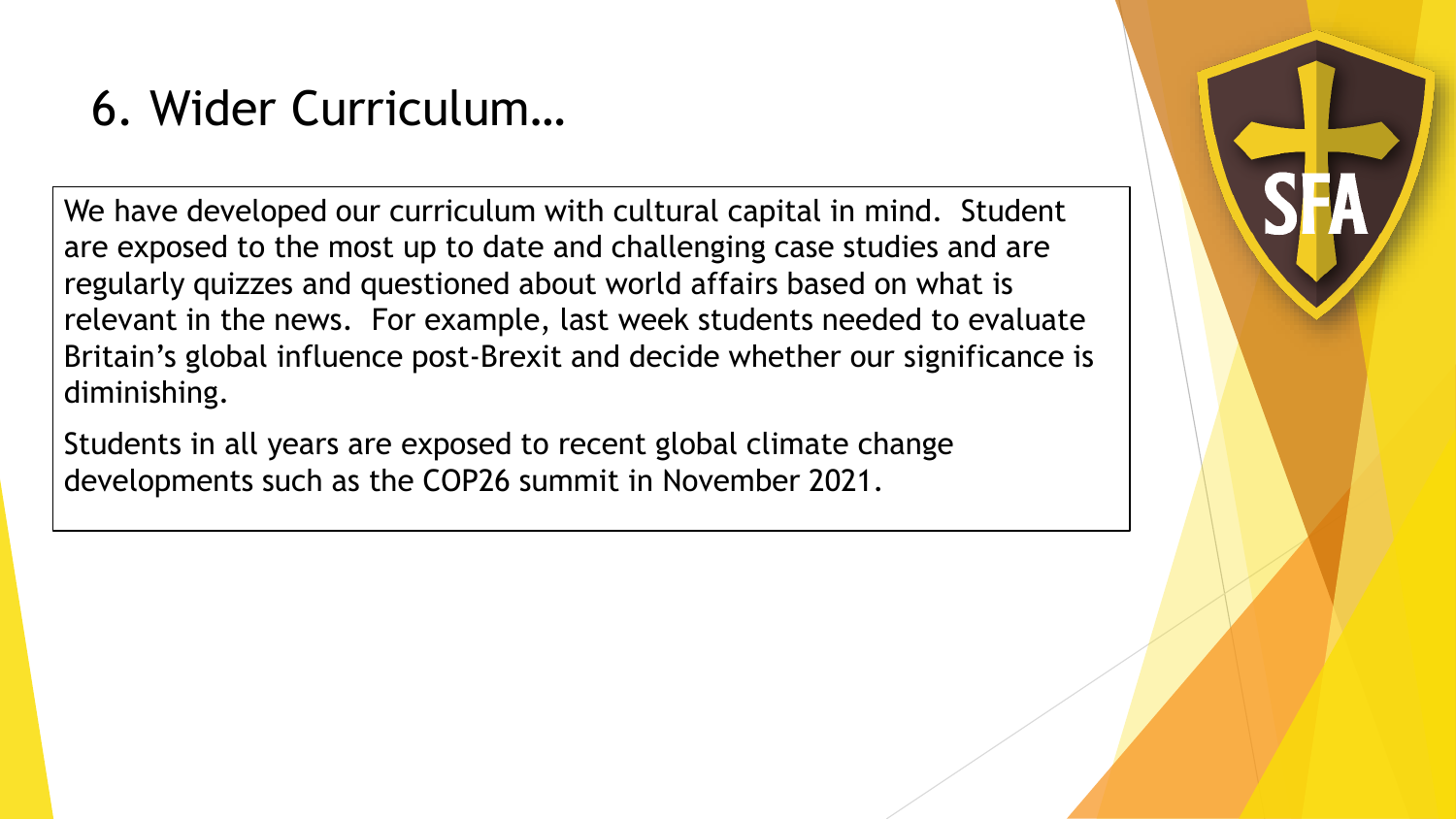| Theme                        | Year 7                               | Year 8                 | Year 9                           |
|------------------------------|--------------------------------------|------------------------|----------------------------------|
|                              | <b>Global Children</b>               | <b>Development</b>     | <b>Urbanisation</b>              |
|                              |                                      |                        |                                  |
| <b>Quality of life</b><br>1. | Life in a named ACs                  | The meaning of         | Changes in amounts of            |
|                              |                                      | development and know   | people living in Urban           |
|                              |                                      | how it can be measured | areas                            |
|                              | Life in a named LIDCs                | Classify countries by  | Names and location of            |
|                              |                                      | level of development   | world cities                     |
|                              |                                      |                        | <b>Effects of Rural to Urban</b> |
|                              |                                      |                        | migration in LIDCs               |
|                              | physical geography                   | The development gap    | <b>Effects of Urban to Rural</b> |
|                              | and quality of life.                 | and how it is changing | migration in ACs                 |
|                              |                                      |                        |                                  |
| <b>Summative assessment</b>  |                                      |                        |                                  |
| / DME                        | Mid-topic test - where   DME - Sudan |                        | Faisal – Cairo                   |
| (exercise books)             | are they at?                         |                        |                                  |
|                              |                                      |                        |                                  |
| <b>End of Topic Test</b>     | End of topic test $-$                | End of Topic Test      | End of Topic Test                |

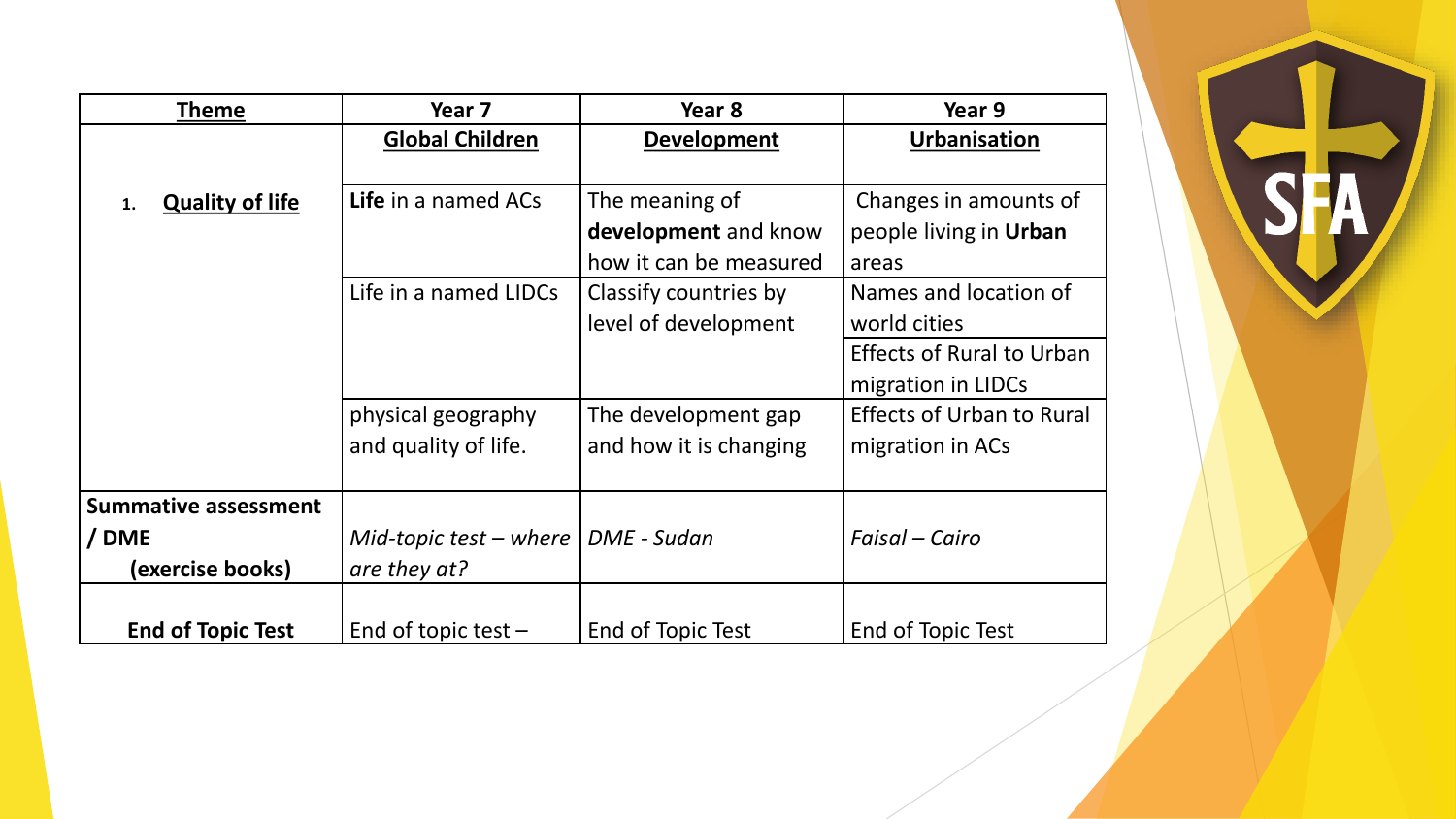| <b>Theme</b>                    | Year 7                                          | Year 8                                                 | Year 9                                                             |
|---------------------------------|-------------------------------------------------|--------------------------------------------------------|--------------------------------------------------------------------|
|                                 | Coasts                                          | <b>Rivers</b>                                          | <b>Plate Tectonics</b>                                             |
| 2. Physical processes           | Processes that occur at<br>the <b>coast</b>     | Locate major world and UK  <br>rivers                  | Features caused by<br><b>Tectonic processes</b>                    |
|                                 | Processes and features<br>of coastal erosion    | Label a diagram of a<br>drainage basin                 | Features of different types<br>of mountains                        |
|                                 | Processes and features<br>of coastal deposition | Features of the upper<br>course of a river             | Processes occurring at<br>mountains                                |
|                                 | Reducing the effect of<br>coastal erosion       | Features of the middle and<br>lower courses of a river | Location and features of<br>major volcanoes<br>Power of the Planet |
| Summative assessment  <br>/ DME | Happisburgh DME                                 | <b>Flooding DME</b>                                    | Volcanic eruption exercise                                         |
| <b>End of Topic Test</b>        | End of topic test                               | End of topic test                                      | End of topic test                                                  |

SH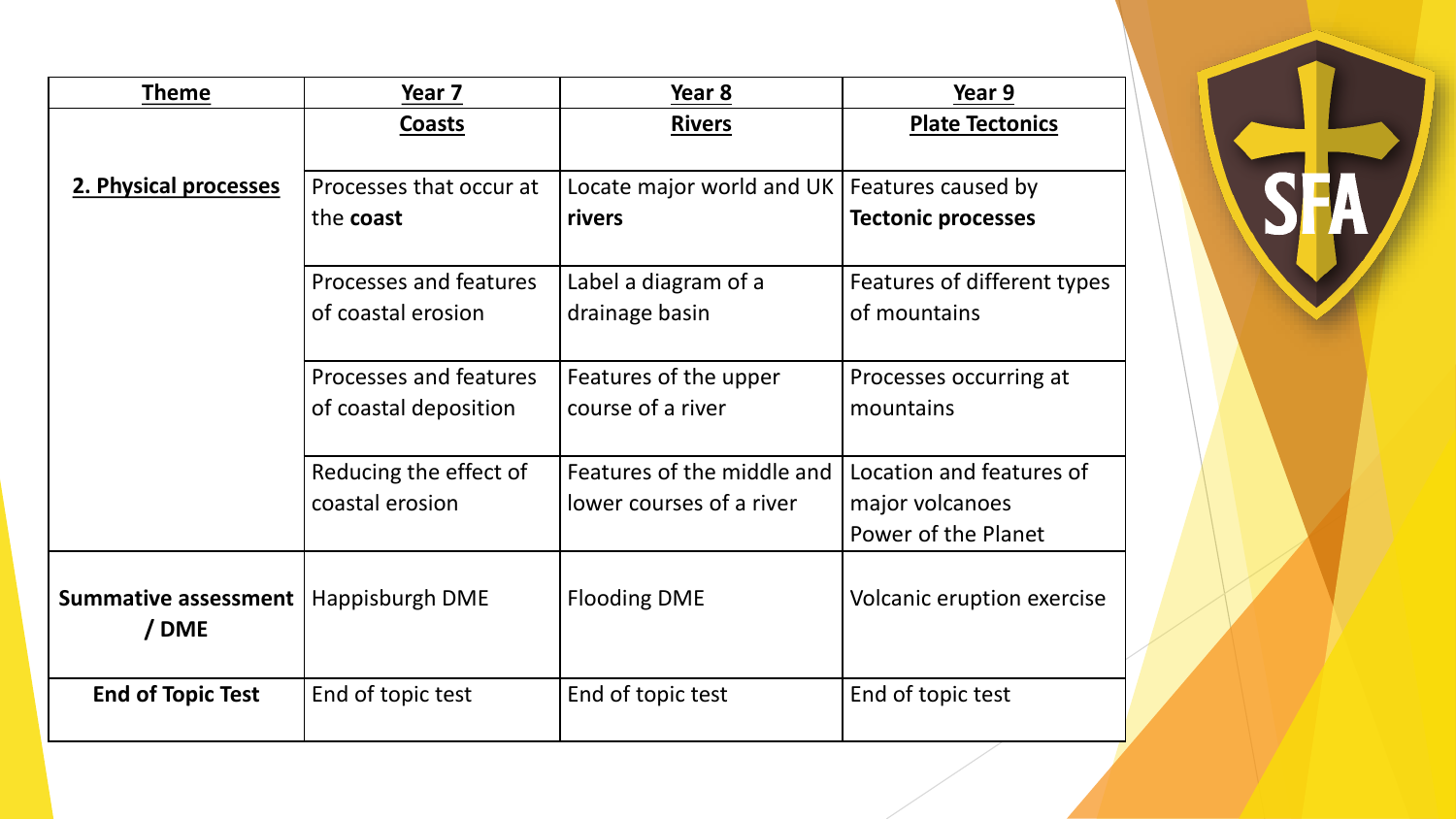| <b>Theme</b>             | Year <sub>7</sub>              | Year 8                       | Year 9                      |
|--------------------------|--------------------------------|------------------------------|-----------------------------|
|                          | Location                       | Globalisation                | The role of the UK          |
|                          |                                |                              |                             |
| 3. Our Place in the      | Location of the UK,            | <b>Trade</b> can connect the | UK membership of major      |
| World                    | West Midlands and our          | world                        | international organisations |
|                          | local area. (Erdington         |                              |                             |
|                          | Road)                          |                              |                             |
|                          | Measure distance,              | Globalisation is changing    | Trade with other countries  |
|                          | direction and recognise        |                              |                             |
|                          | symbols on a map               |                              |                             |
|                          | 4 and 6 figure grid            | Advantages and               | UK relations with other     |
|                          | references accurately.         | disadvantages of             | countries due to migration  |
|                          | Show height on a map.          | globalisation for LIDCs      |                             |
|                          | Describe places using          | Advantages and               | Migration                   |
|                          | maps and photographs           | disadvantages of             |                             |
|                          |                                | globalisation for ACs        |                             |
|                          |                                |                              |                             |
| <b>Summative</b>         | <b>Erdington Road exercise</b> | Distribution of TNC's        | Yemen DME                   |
| assessment/DME           | (fieldwork)                    | exercise                     |                             |
|                          | End of Topic test              |                              |                             |
| <b>End of Topic Test</b> |                                | End of Topic Test            | End of topic test           |

SH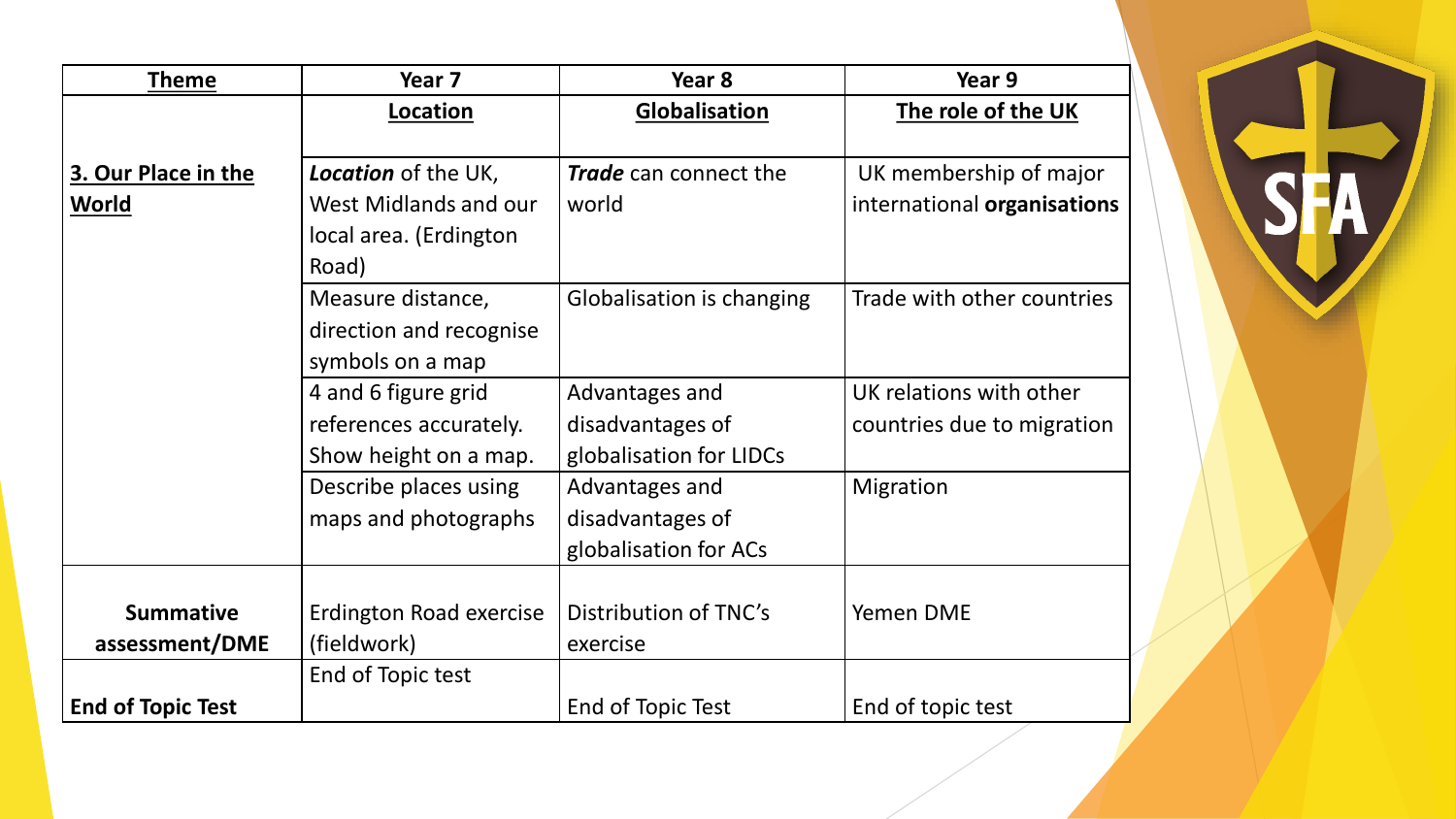| <b>Theme</b>             | Year 7                     | Year 8                     | Year 9                     |
|--------------------------|----------------------------|----------------------------|----------------------------|
|                          | <b>Weather and Climate</b> | <b>Rainforests</b>         | <b>Hazards in the UK</b>   |
| 4. The Environment       |                            |                            |                            |
|                          | Difference between         | Ecosystems Location of the | Climate change as a hazard |
|                          | weather and climate        | world's rainforests        |                            |
|                          |                            |                            |                            |
|                          | The UK weather changes     | Threats to the rainforests | Storms in the UK           |
|                          | so much                    |                            |                            |
|                          |                            |                            |                            |
|                          | Know how the summer        | Protecting the rainforests | Heatwaves and drought      |
|                          | and winter vary across     |                            |                            |
|                          | the $UK$ – weather as a    |                            |                            |
|                          | hazard                     |                            |                            |
|                          | Climate change in the UK   | Causes of global warming   |                            |
|                          |                            | and climate change in the  |                            |
|                          |                            | rainforests.               |                            |
|                          |                            |                            |                            |
| <b>Summative</b>         |                            |                            |                            |
| assessment               |                            |                            |                            |
|                          | End of topic test          | End of topic test          | End of topic test          |
| <b>End of Topic Test</b> |                            |                            |                            |